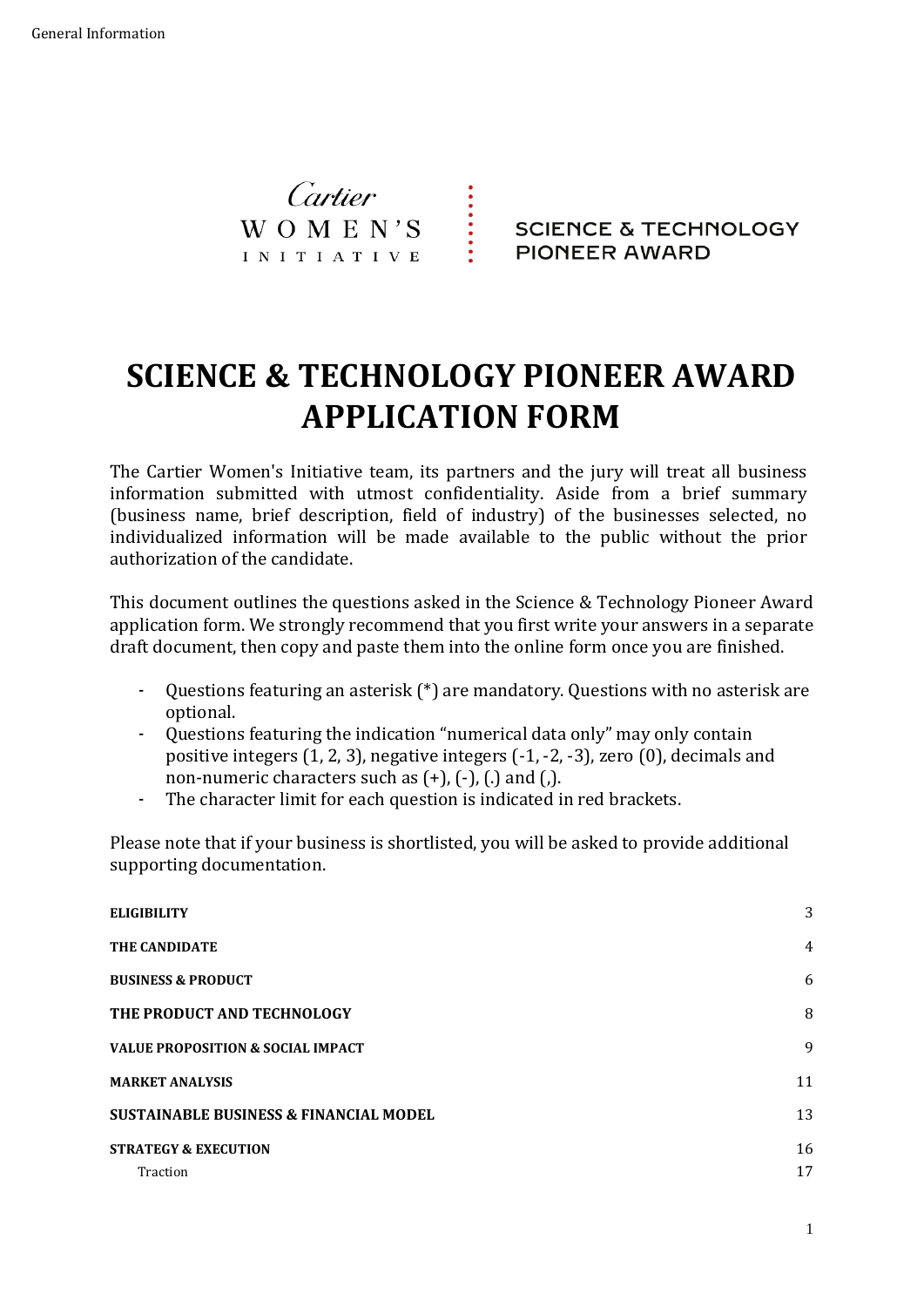| Funding & Runway               | 18 |
|--------------------------------|----|
| <b>LEADERSHIP &amp; TEAM</b>   | 20 |
| <b>ATTACHMENTS</b>             | 21 |
| <b>ADDITIONAL INSTRUCTIONS</b> | 23 |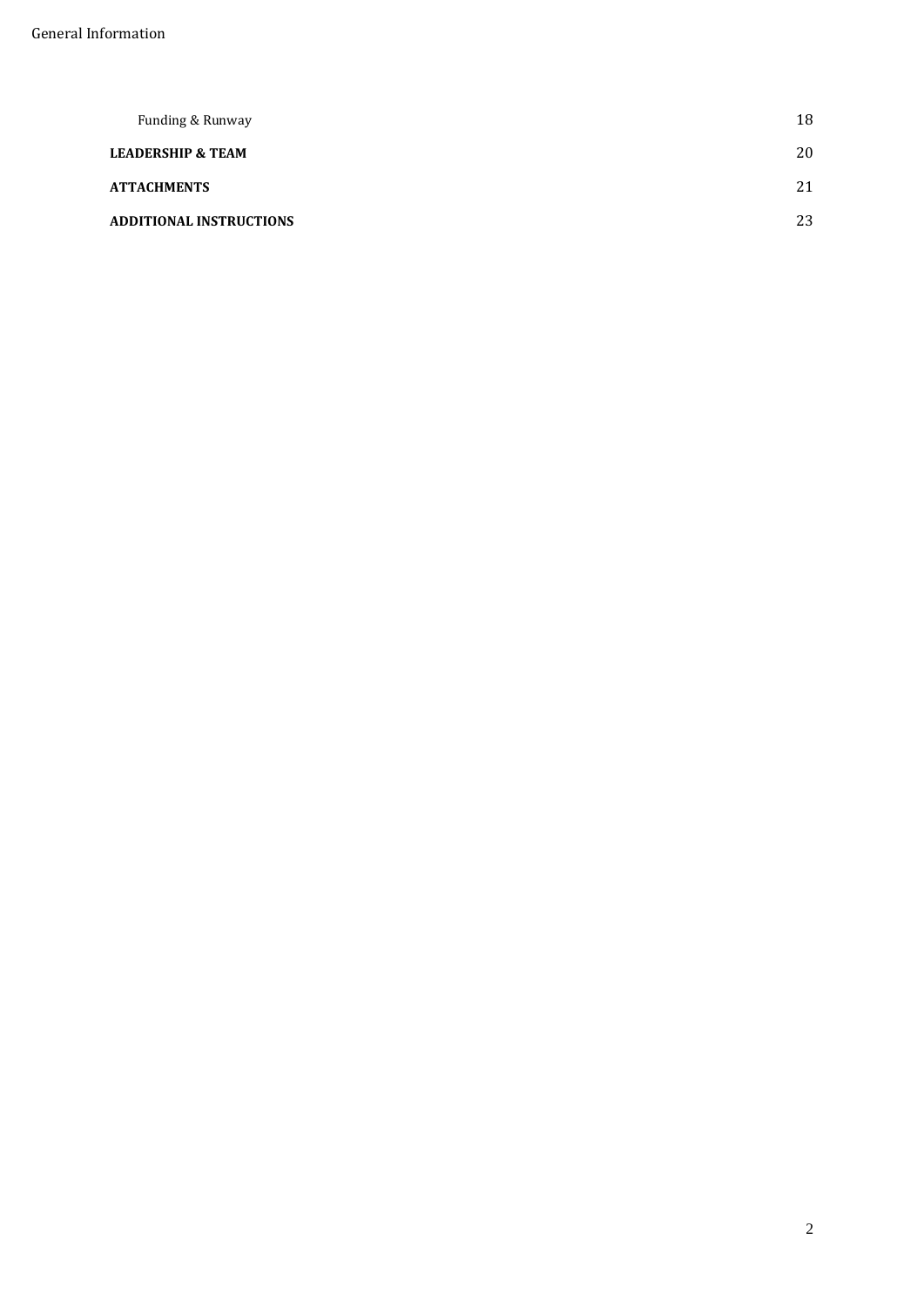# <span id="page-2-0"></span>**ELIGIBILITY**

### 1. Country of operation\*

*If your company is operating in several countries then please indicate the country in which your company is having the most social and/or environmental impact*.

### 2. Is your company a sole proprietorship? \*

*A sole proprietorship, also known as a sole trader, an individual entrepreneurship or an individual proprietorship is a type of enterprise that is owned and run by one person and in which there is no*  legal distinction between the owner and the business entity. It should be noted that sole *proprietorships are ineligible for the Cartier Women's Initiative Science & Technology Pioneer Award.*

- Yes
- $\bullet$  No
- 3. Please select the entity type which best reflects the current state of your company : \*

*Your company must be an original creation, wholly conceived of by the team; a completely new concept, meaning it cannot be a spin-off, subsidiary or franchise of an existing concept. Please read the following definitions if you are unsure:* 

- *Spin-offs are divisions of companies or organizations that then become independent businesses with assets, employees, intellectual property, technology, or existing products that are taken from the parent company.*
- *A subsidiary is a company that is owned or controlled by another company, which is called the parent company, parent, or holding company.*
- *A franchise is a type of license that a party (franchisee) acquires to allow them to have access to a business's (franchisor) proprietary knowledge, processes, and trademarks in order to allow the party to sell a product or provide a service under the business's name.*
- Spin-off
- Subsidiary
- Franchise
- Independent business entity
- Other (please specify)
- 4. Are you a university spin-off? If so, from which one? \*
	- Yes (please specify)
	- No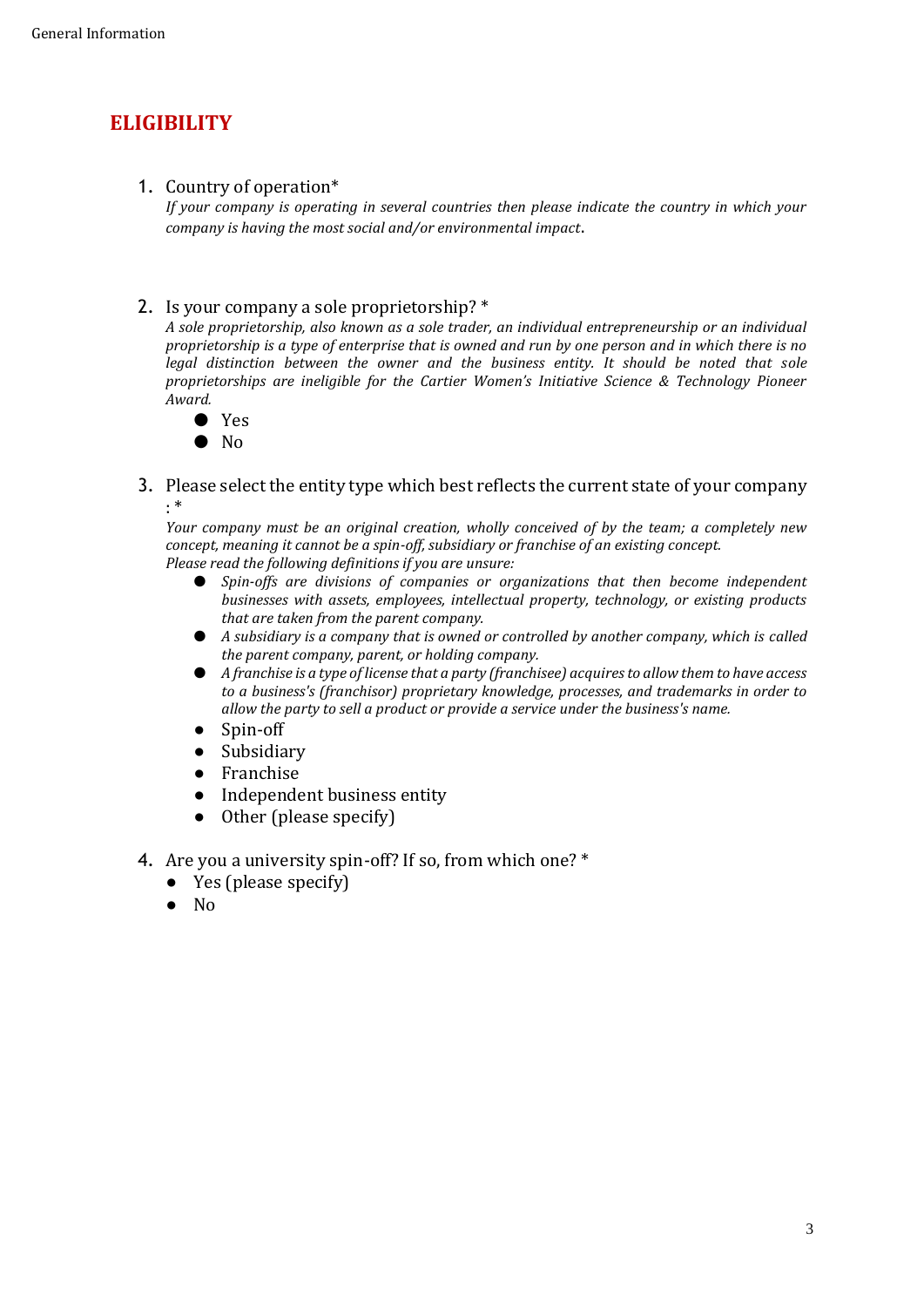# <span id="page-3-0"></span>**THE CANDIDATE**

5. First name \*

Please provide the first name stated on your government-issued ID

6. Middle name

Please provide the middle name stated on your government-issued ID

7. Last name \*

Please provide the last name stated on your government-issued ID

- 8. If applicable, please list your first name in your local alphabet/writing system. *Ex: Chinese characters, Japanese kanji, Cyrillic alphabet, etc.*
- 9. If applicable, please list your last name in your local alphabet/writing system. *Ex: Chinese characters, Japanese kanji, Cyrillic alphabet, etc.*

10. Job title  $*$ 

11.Date of birth (DD/MM/YYYY format) \* *The lead entrant must be 18 years of age on the day of the application deadline.*

12.Nationality \*

13.Second nationality (if applicable)

#### 14.Country of residence \*

*The country of residence is the country in which your main residence is located meaning the one where you are currently living. It is not to be confused with the country of origin, which is the country in which you were born or with the country of operations, which is the country in which your company is currently operating.*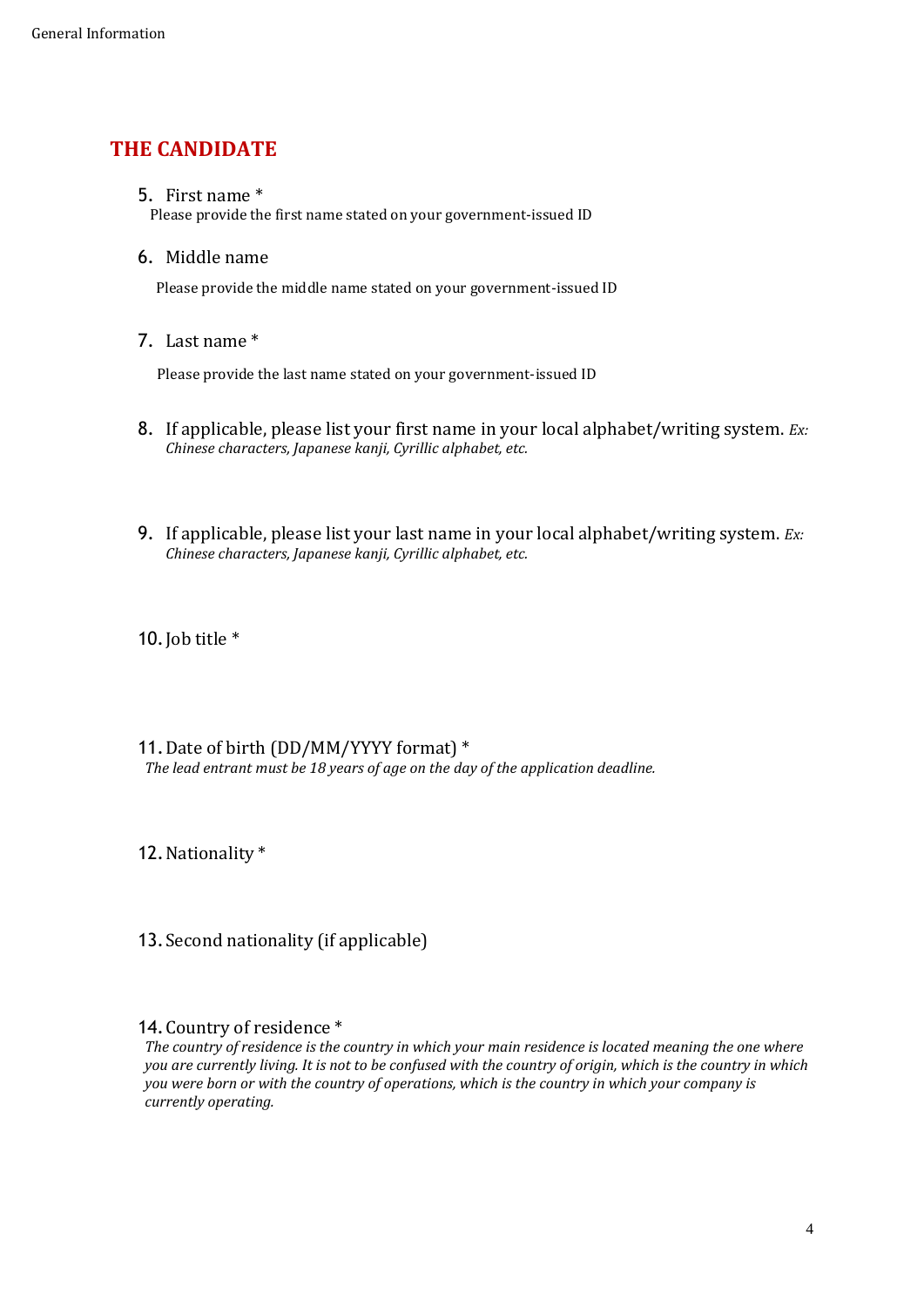- 15.City of residence \*
- 16.Telephone (mobile) \*

17.Email \*

18.LinkedIn profile URL

### 19.Please indicate your level of English proficiency: \*

*If you are unsure of your level of English language proficiency, please refer to [the Common European](https://www.coe.int/en/web/common-european-framework-reference-languages/table-1-cefr-3.3-common-reference-levels-global-scale)  Framework [of Reference for Languages \(CEFR\)](https://www.coe.int/en/web/common-european-framework-reference-languages/table-1-cefr-3.3-common-reference-levels-global-scale) self-assessment grid.*

- A1: Beginner
- A2: Elementary
- B1: Intermediate
- B2: Upper-Intermediate
- C1: Advanced
- C2: Proficient

20.Where did you hear about the Cartier Women's Initiative? \*

- $\bullet$  In the media (please specify)
- Through Cartier staff (please specify)
- Through a friend/family member (please specify)
- Through a third-party organization (please specify)
- Facebook
- LinkedIn
- Twitter
- Instagram
- Google Search
- Other (please specify)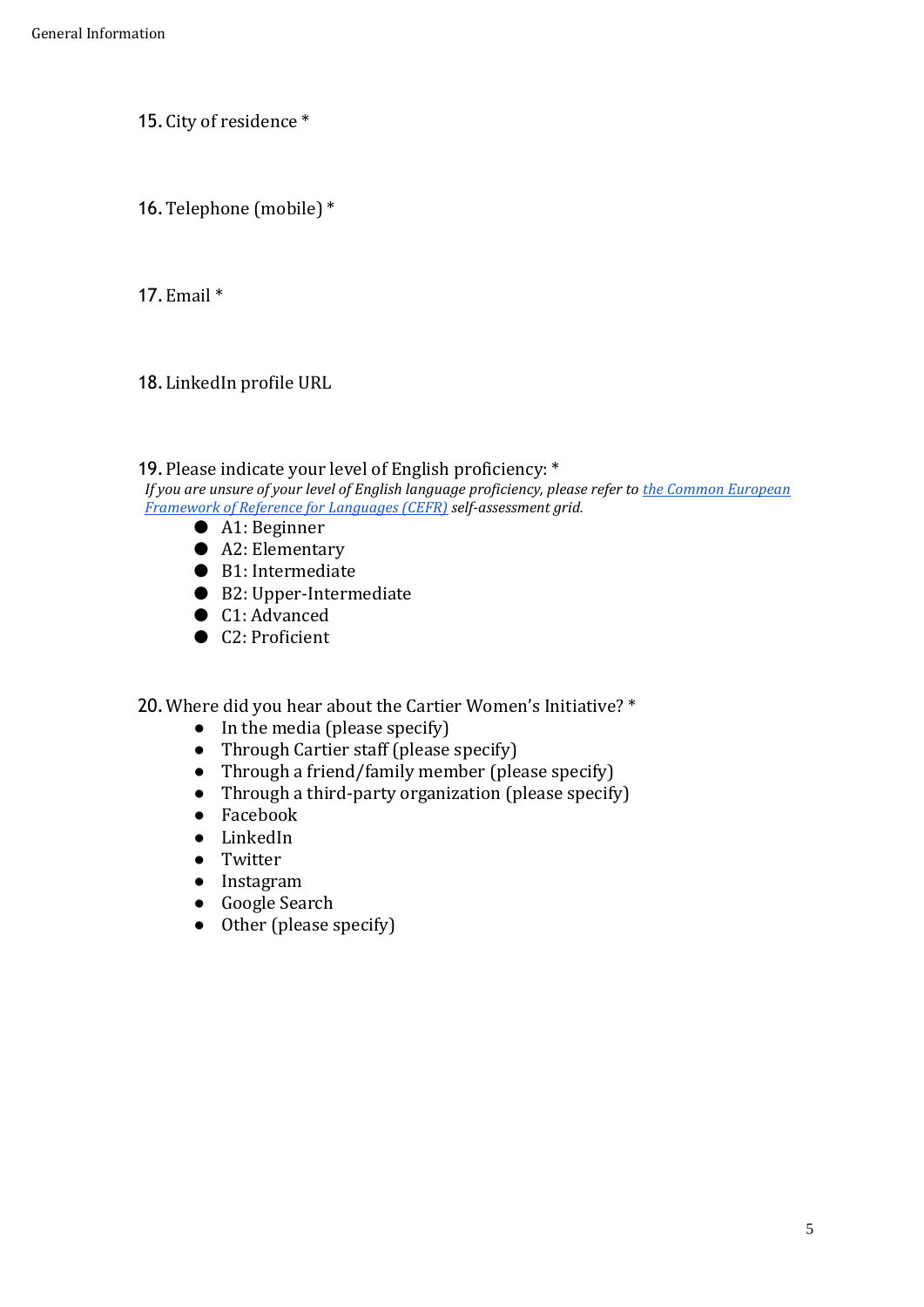# <span id="page-5-0"></span>**BUSINESS & PRODUCT**

21.Company name \*

22.Describe your company in one sentence. (150 characters) \*

23.Sector \*

### 24.Date of creation (DD/MM/YYYY format) \*

*The company should have a proven business model and be in the initial phase of its development and growth.*

25.Please list the top 3 shareholders (including founders, employees and investors) of the company that own at least 5% equity. \*

*The business must be majority owned by its founders and team members at the time of application. Moreover, at least one of the business's founders must be a woman and a woman and/or multiple women must be the largest shareholder(s) of founder equity in the business or own a share at least equal to that of her/their male co-founder(s). Please make sure you list the shareholders by order of importance : from the biggest shareholder to the smallest one.*

Shareholder n°1:

- Type
	- Individual
	- Institutional
- First Name
- Last Name
- Percentage of equity owned
- Job Title
- Company Name
- Gender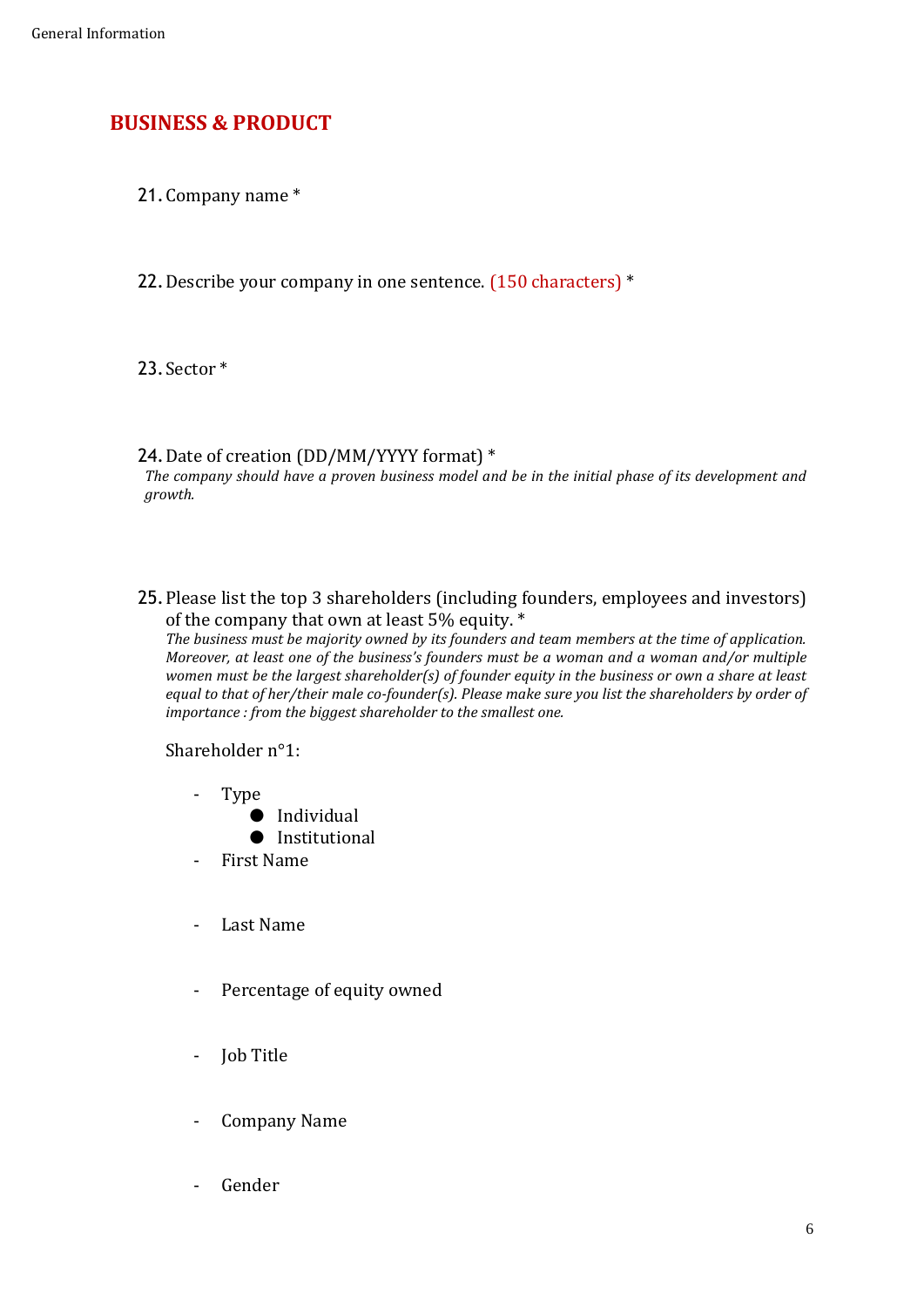- Add a shareholder
	- 26.Company website \*

### 27.Company social media accounts

- Facebook
- Twitter
- LinkedIn
- Instagram
- Other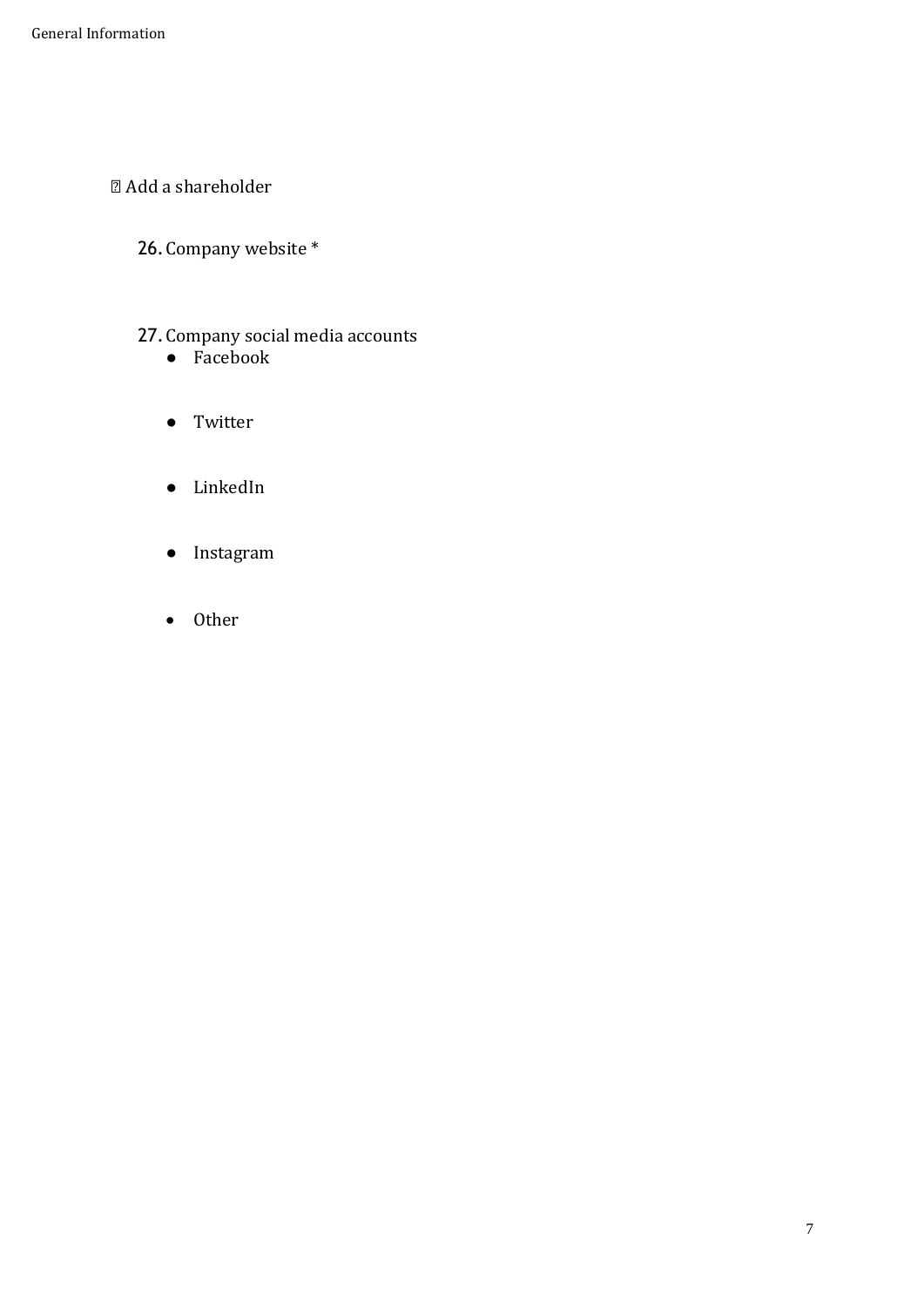# <span id="page-7-0"></span>**THE PRODUCT AND TECHNOLOGY**

- 28.Which type of product are you building?\*
- Physical product
- Software/App
- Service
- Other

29.Please describe your product and/or service. (1000 characters) \*

30.Please describe your technology (1000 characters)\* *Describe the core technology underlying your product as you would describe it to experts, and how it is new or a new application of an existing technology.*

#### 31.Is your technology patentable?\*

*Within the context of a national or multilateral body of law, an invention is patentable if it meets the relevant legal conditions to be granted a patent. Patent laws usually require that, for an invention to be patentable, it must refer to a subject matter eligible for patent protection and be novel, non-obvious and useful.*

- Yes
- $\bullet$  No

32. If applicable, please indicate your most relevant patents and their status.<sup>\*</sup>

Patent n°1

- Link
- Status:
	- Patent not filed
	- Patent filed/pending
	- Patented

Add another patent

33.What is the maturity of your technology/product?\*

*The Technology Readiness Levels (TRL) created by NASA are the most widely accepted standard to measure the maturity of a technology. For a detailed description of each level, please consult page 50 of [this publication.](http://media-publications.bcg.com/from-tech-to-deep-tech.pdf)*

- TRL 3-4 Experimental Proof of Concept
- TRL 5 Prototype
- TRL 6-7 Minimum Viable Product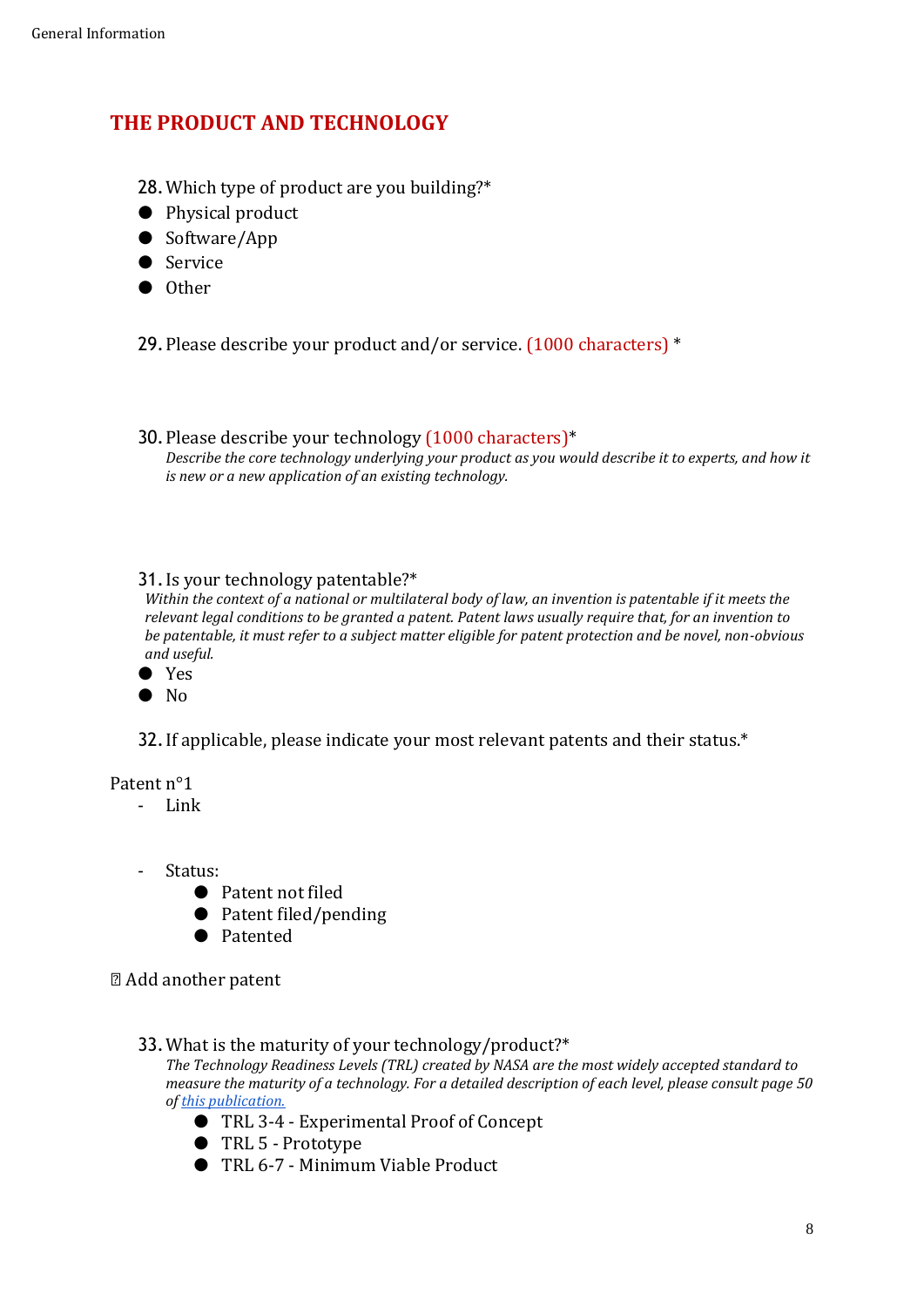● TRL 8 - Industrialization ● TRL 9 – Commercialization

#### 34.What other technologies can be used for the same application?

*"Taking the example of field and crop health surveillance, several technologies can be used for this very use case: probes on or in the ground, drones, satellites, etc."*

<span id="page-8-0"></span>*"Taking the example of alternative proteins for meat, several technologies can be used for this very use case: plant-based, cell-based, microorganism-based, or even hybrid products, etc."*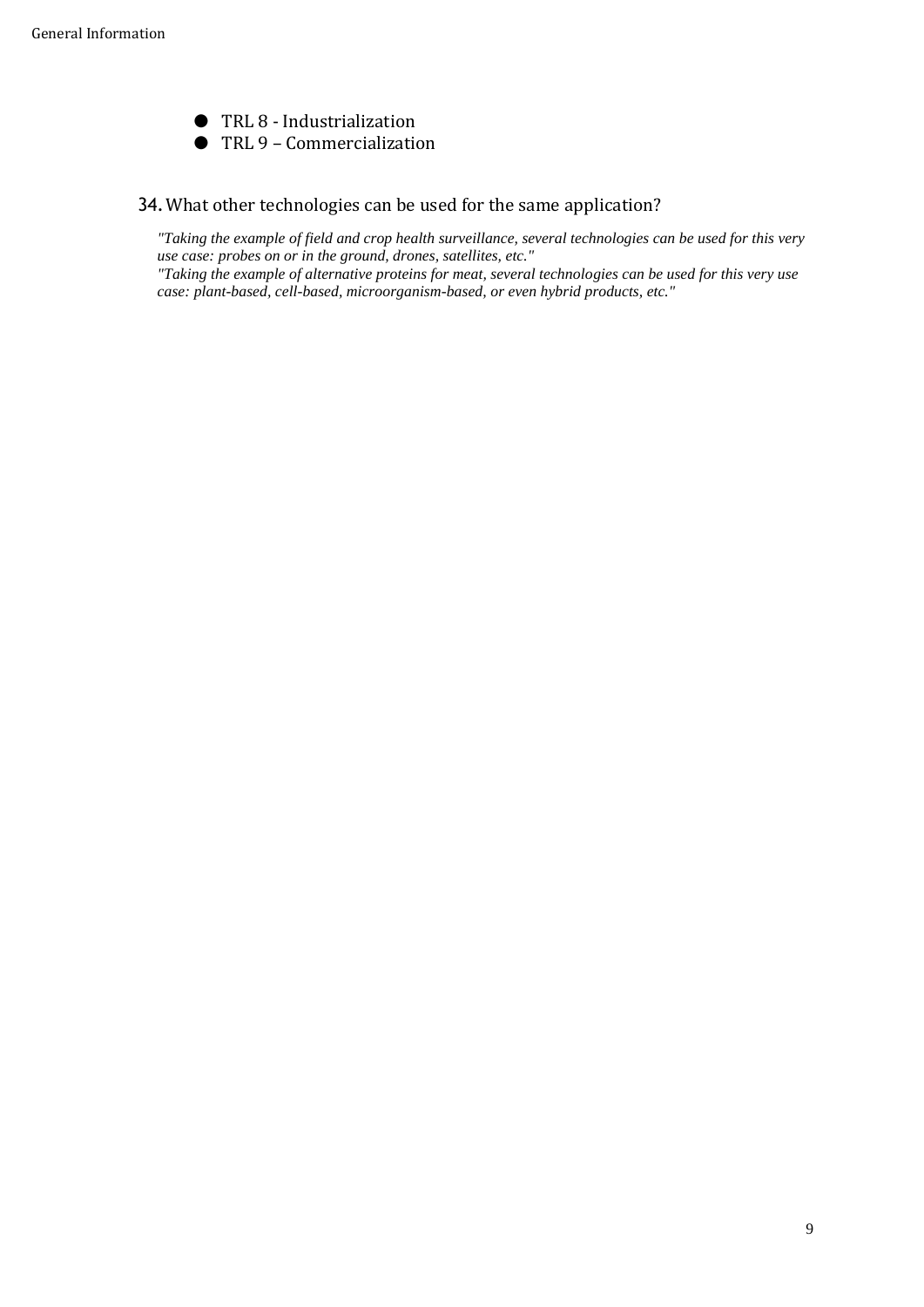# **VALUE PROPOSITION & SOCIAL IMPACT**

### 35.Please describe the problem you are solving. (1000 characters) \*

*Describe the job the customer is trying to get done and the pain points the customer experiences in getting the job done.*

#### 36.How is your solution uniquely addressing this problem? What is the big picture and vision? (1000 characters) \*

*How do your product/service's features benefit and or relieve the customer's pain points? Make sure you mention how your vision relates to the social impact you are trying to create.*

### 37.Would you say that your solution is:

- New to the area in which you live
- New to your country
- New to the world
- None of the above

#### 38.Please select the top three most relevant United Nations Sustainable Development Goals (SDGs). \*

*The company should meet at least one of the [United Nations Sustainable Development Goals \(SDGs\).](https://sdgs.un.org/goals) The SDGs are a collection of 17 global goals set by the United Nations General Assembly in 2015 for the year 2030. The SDGs are a call for action by all countries to promote prosperity while protecting the environment. They cover a series of social, economic, and environmental development issues.*

- GOAL 1: No Poverty
- GOAL 2: Zero Hunger
- GOAL 3: Good Health and Well-being
- GOAL 4: Quality Education
- GOAL 5: Gender Equality
- GOAL 6: Clean Water and Sanitation
- GOAL 7: Affordable and Clean Energy
- GOAL 8: Decent Work and Economic Growth
- GOAL 9: Industry, Innovation and Infrastructure
- GOAL 10: Reduced Inequality
- GOAL 11: Sustainable Cities and Communities
- GOAL 12: Responsible Consumption and Production
- GOAL 13: Climate Action
- GOAL 14: Life Below Water
- GOAL 15: Life on Land
- GOAL 16: Peace, Justice and Strong Institutions
- GOAL 17: Partnerships to achieve the Goal
- Not Applicable

### 39.Please list the top three metric(s) you use to measure the impact of your company.\*

Impact Metric n°1: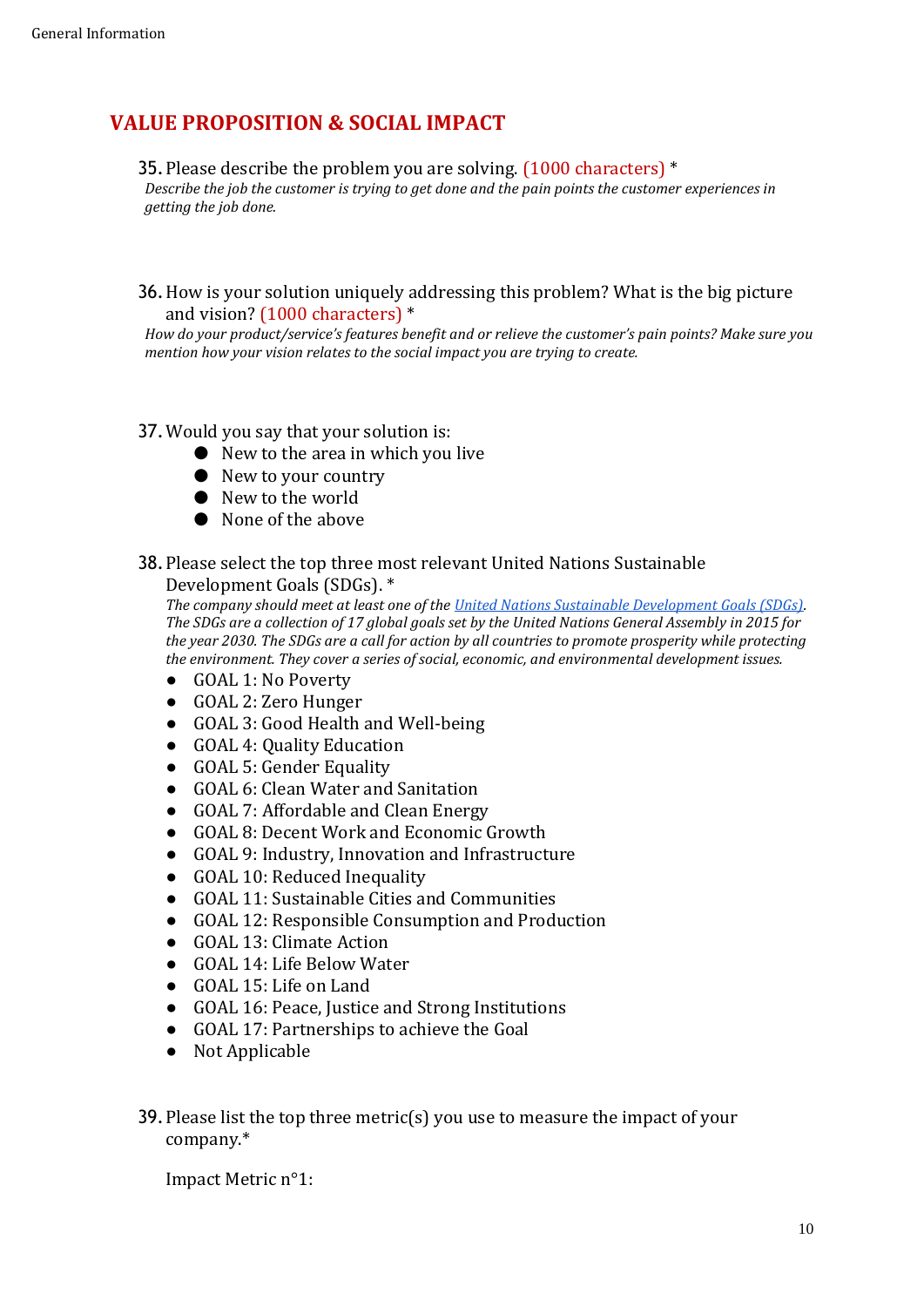- Short description
- Results since inception
- Results for prior calendar year
- <span id="page-10-0"></span>Add another impact metric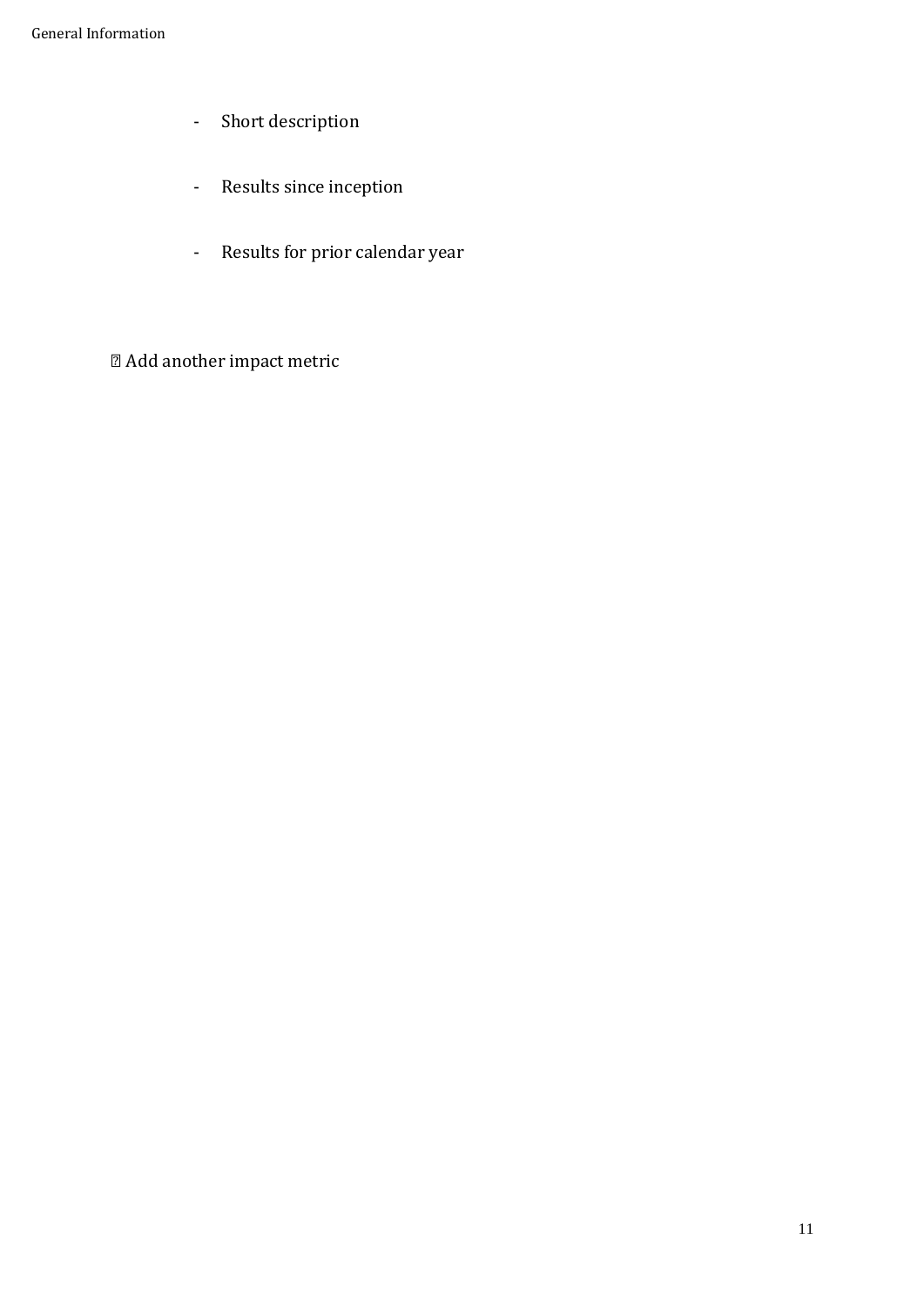# **MARKET & ANALYSIS**

40. What are your top 3 markets and how you will address them? Please make sure you describe it and include the formula you used to calculate it. (1000 characters) *\**

*Total addressable market (TAM) = total number of customers in each market multiplied by the average annual revenue of a customer in that market. Ex: Let us say your company sold software suitable for companies with 100 to 500 employees at a flat rate of \$1,000 per year. If your annual contract value (ACV) is \$1,000 and you determine there are 5,000 possible accounts (total number of companies with 100 to 500 employees), your total addressable market would be \$5,000,000 (\$1,000 x \$5,000). In addition to indicating your total addressable market, please also share the formula you used to calculate it.*

*Ex: 5000 companies with 100- 500 employees, ACV of \$1000.* 

#### Market n°1 :

- Name
- Customer focus:
	- $\bullet$  B<sub>2B</sub>
	- $\bullet$  B<sub>2C</sub>
	- $\bullet$  B<sub>2G</sub>
	- Platform (B2B2C, C2C, etc.)
- Short description
- Size of the market in USD
- Target market share

#### Add another target market

41.Please list the name, website, and size of your top three competitors.(500 characters) \*

*Please note that you may also include your competitive landscape in the "Attachments" section of the application.*

#### Competitor n°1:

- Name
- **Website**
- Size :
	- large player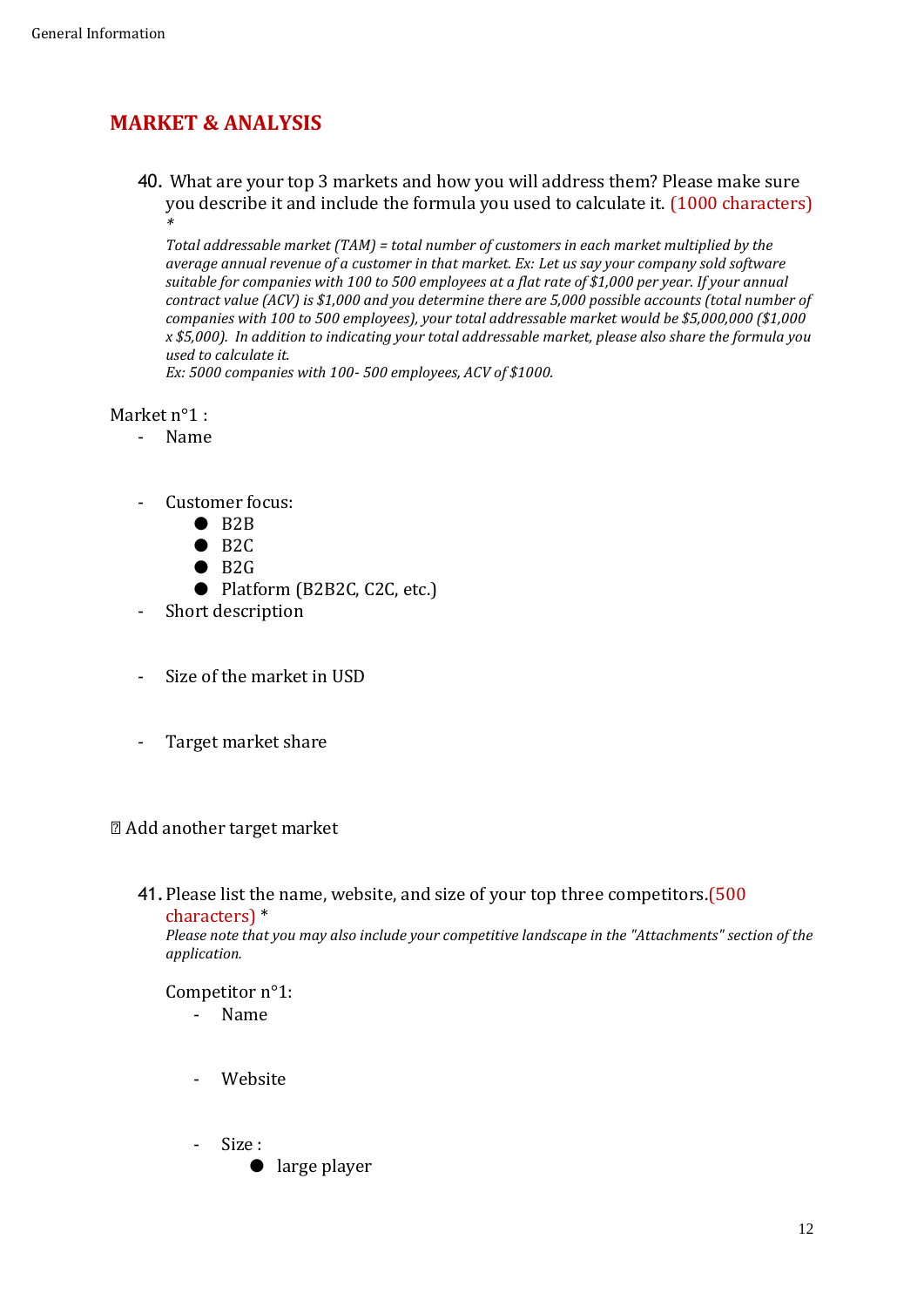● medium player ● small player

#### Add another competitor

42. What are your competitive advantages? (1000 characters)\*

*Competitive advantage refers to factors that allow a company to produce goods or services better or more cheaply than its rivals. These factors allow the productive entity to generate more sales or superior margins compared to its market rivals. Competitive advantages are attributed to a variety of factors including cost structure, branding, the quality of product offerings, the distribution network, intellectual property, and customer service. For more information please visit : [https://www.investopedia.com/terms/c/competitive\\_advantage.asp.](https://www.investopedia.com/terms/c/competitive_advantage.asp)* 

- 43.Are you currently facing any regulatory issues and/or will be facing any in the future? (1000 characters)\*
- <span id="page-12-0"></span>44. How will you manage those issues? (1000 characters)\*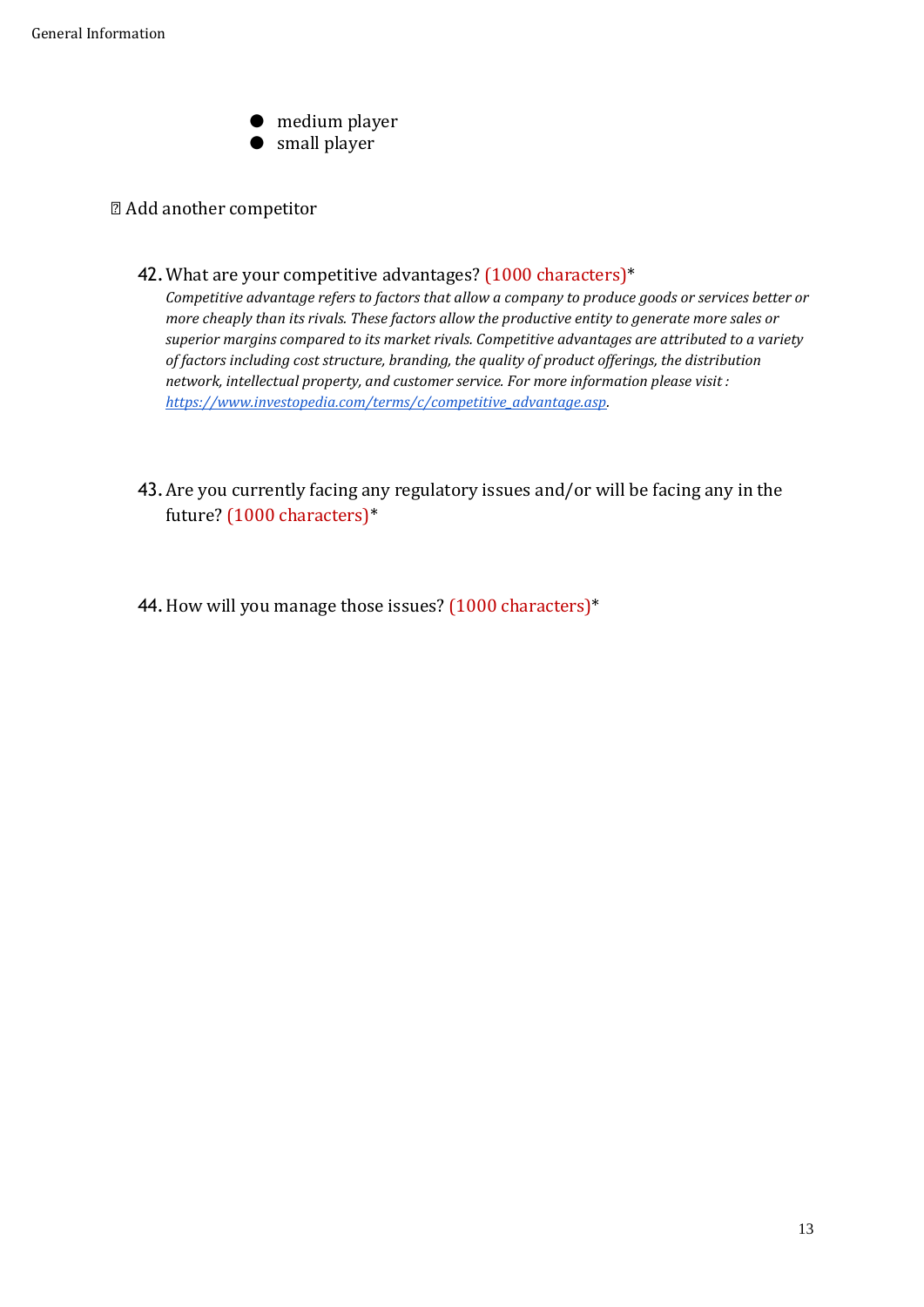# **SUSTAINABLE BUSINESS & FINANCIAL MODEL**

#### 45.Describe your business model. (1000 characters) \*

*Describe how your company creates, delivers, and captures value. Please note that you may include a business model for each segment of your business.*

- 46.Please list the top two risks associated with your business model. \* *Key risks are usually assumptions that your business model is most sensitive to, or can affect your business model the most.*
- Risk n°1 (500 characters)
- Risk n°2 (500 characters)
- 47.Please list your top three revenue streams and describe the pricing model for each. \*

*A revenue stream is a source of revenue of a company or organization. In business, a revenue stream is generally made up of either recurring revenue, transaction-based revenue, project revenue, or service revenue.*

*Ex:*

*- Revenue stream n°1: B2C monthly standard plan subscription to e-learning platform (30 USD/month)*

*- Revenue stream n°2: B2C monthly premium plan subscription to e-learning platform (50 USD/month)*

- *- Revenue stream n°3: B2B yearly contract with employer (1000 USD/year/employer)*
- *-* Revenue stream n°1 (350 characters)

- Revenue stream n°2 *if applicable* (350 characters)

- Revenue stream n°3 *if applicable* (350 characters)

48.Please fill in the income statement below. If not applicable, please put N/A. All amounts should be converted to USD. (numerical data only)\*

*A few points to keep in mind :*

- *Please make sure that all monetary amounts listed have been converted to USD.*
- *Please list all numbers in the following format: 1,000,000.00.*
- *Revenue should exclude any grants received.*
- *Both the Gross Margin and Revenue Growth are expected to be shown in percentages (%)*

● *Revenue Growth is based on yearly growth. Accordingly, the percentage should show the growth between 2020 and 2021, 2021 and 2022, 2022 and 2023 and so forth.*

- *If you are not familiar with a term, please refer to following definitions:*
	- *Revenue is the income received from the sale of your products and/or services.*
		- *Expenses is the total expenses, and should include cost of goods sold (COGS), selling, general and administrative expenses (SG&A), depreciation, interest, tax and amortization expenses.*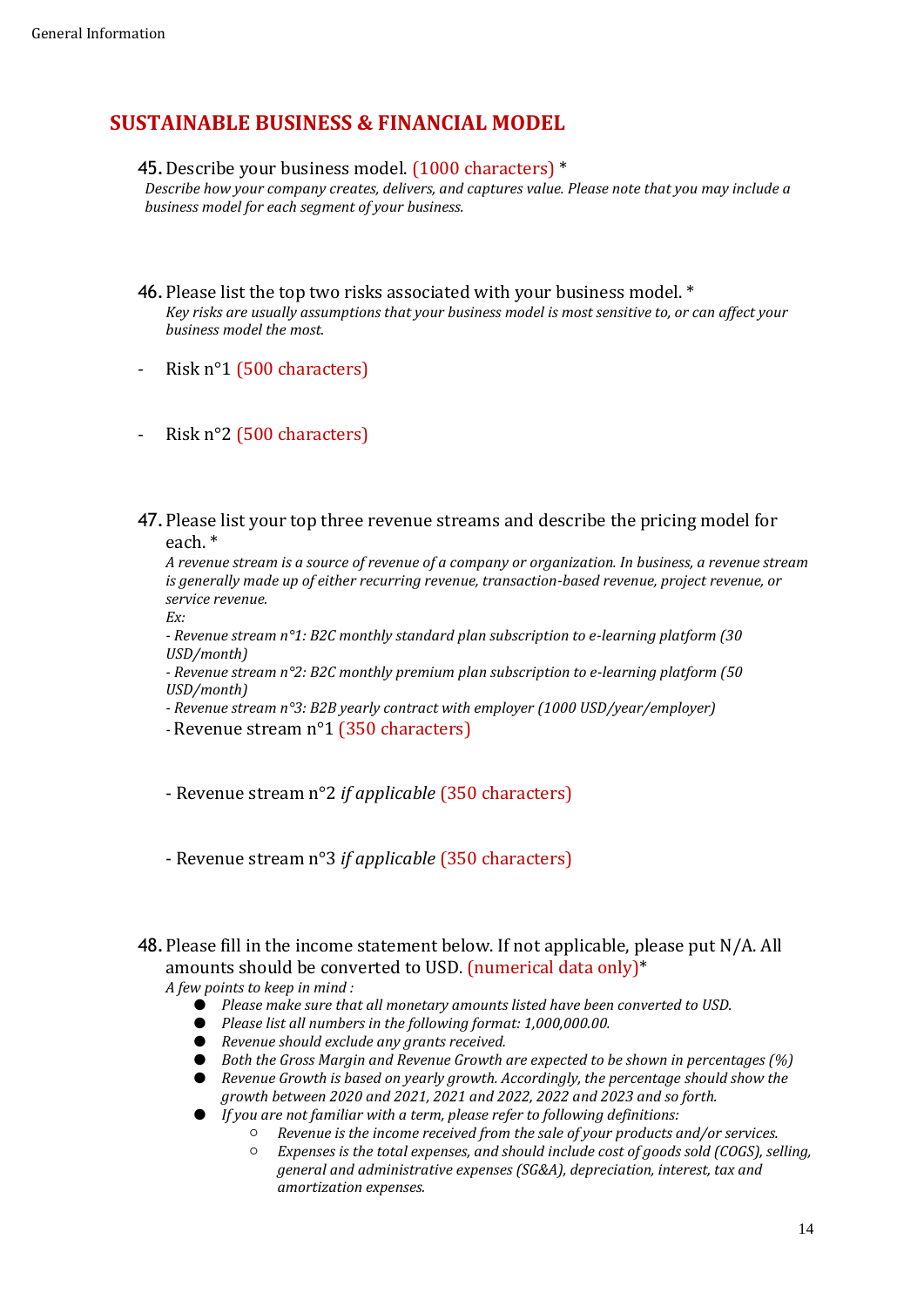- *Net profit is the difference between revenue and expenses.*
- *Gross profit is calculated by subtracting the cost of goods sold (COGS) from revenue (sales).*
- *Selling, General & Administrative Expense (SG&A) includes all the costs not directly tied to making your product or performing your service. It is the sum of all direct and indirect selling expenses and all general and administrative expenses (G&A) of a company.*
- *EBITDA is your company's revenue before interest, taxes, depreciation, and amortization are subtracted.*

| Profit &<br>Loss<br>(USD)                                        | 2020<br>$(Actual)*$ | 2021<br>$(Actual)*$ | 2022<br>$(Forecast)*$ | 2023<br>$(Forecast)*$ | 2024<br>$(Forecast)*$ | 2025<br>(Forecast)* |
|------------------------------------------------------------------|---------------------|---------------------|-----------------------|-----------------------|-----------------------|---------------------|
| Revenue                                                          |                     |                     |                       |                       |                       |                     |
| COGS                                                             |                     |                     |                       |                       |                       |                     |
| Gross<br>profit                                                  |                     |                     |                       |                       |                       |                     |
| Gross<br>margin<br>$(\%)$                                        |                     |                     |                       |                       |                       |                     |
| Selling,<br>General &<br>Administr<br>ative<br>Expense<br>(SG&A) |                     |                     |                       |                       |                       |                     |
| <b>EBITDA</b>                                                    |                     |                     |                       |                       |                       |                     |
| <b>Net Profit</b>                                                |                     |                     |                       |                       |                       |                     |
| Revenue<br>Growth<br>$(\%)$                                      |                     |                     |                       |                       |                       |                     |

- 49.What was your company's total earned revenue since inception (in USD)? Do not include any donations or grants in this amount. (numerical data only) \*
- 50.How much non-dilutive money (grants, awards, donations) did your company receive from all outside sources? (numerical data only) \*
	- In the prior calendar year (in USD)
	- Since inception (in USD)
- 51.How much dilutive money (equity) did your company obtain from all outside sources? (numerical data only) \* *Equity financing is the process of raising capital through the sale of shares in a company. With equity financing comes an ownership interest for shareholders.*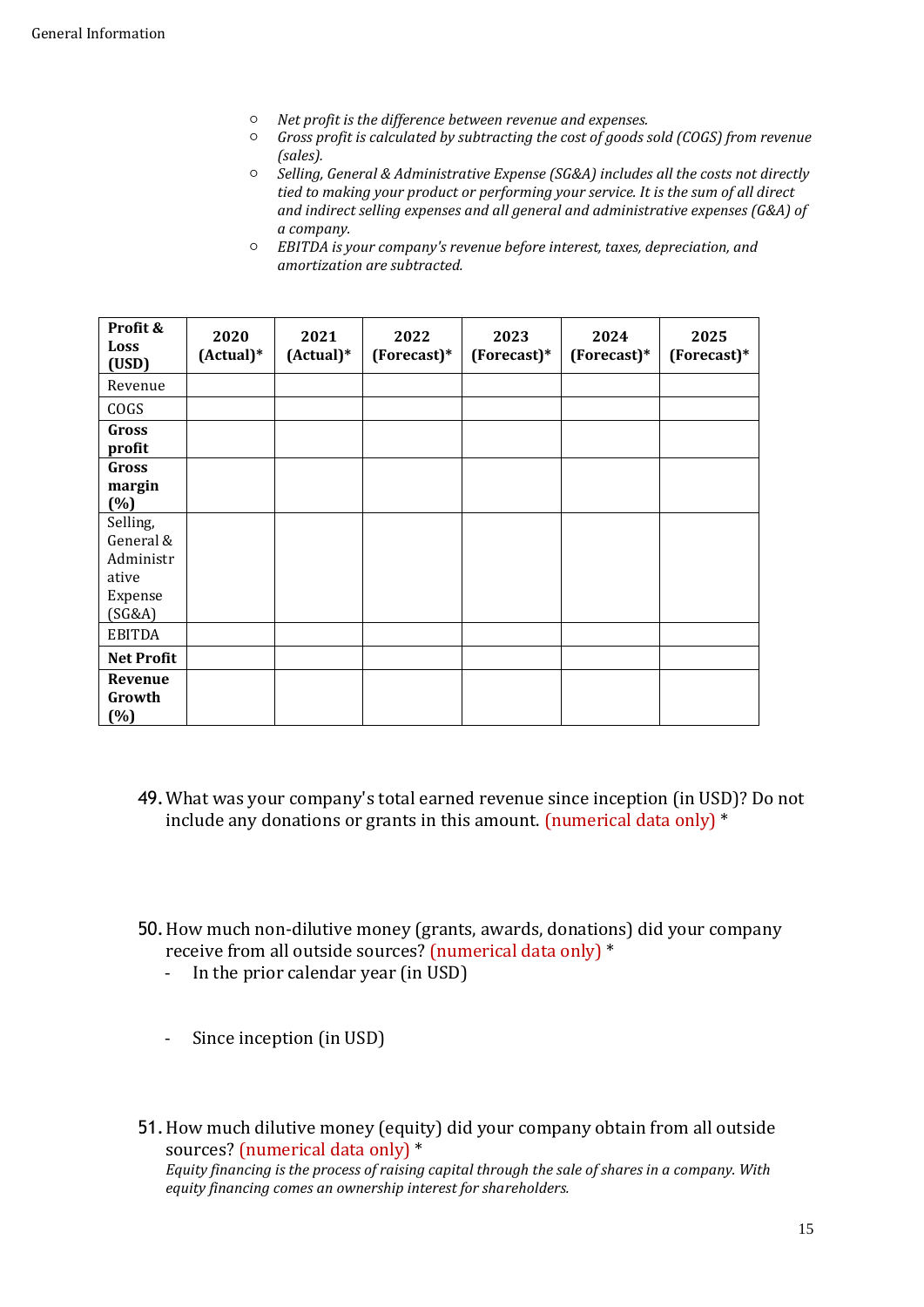- In the prior calendar year (in USD)
- Since inception (in USD)
- 52.How much debt did your company borrow from all outside sources? (numerical data only) \*

*Debt financing involves the borrowing of money and paying it back with interest. The most common form of debt financing is a loan.*

- In the prior calendar year (in USD)
- <span id="page-15-0"></span>- Since inception (in USD)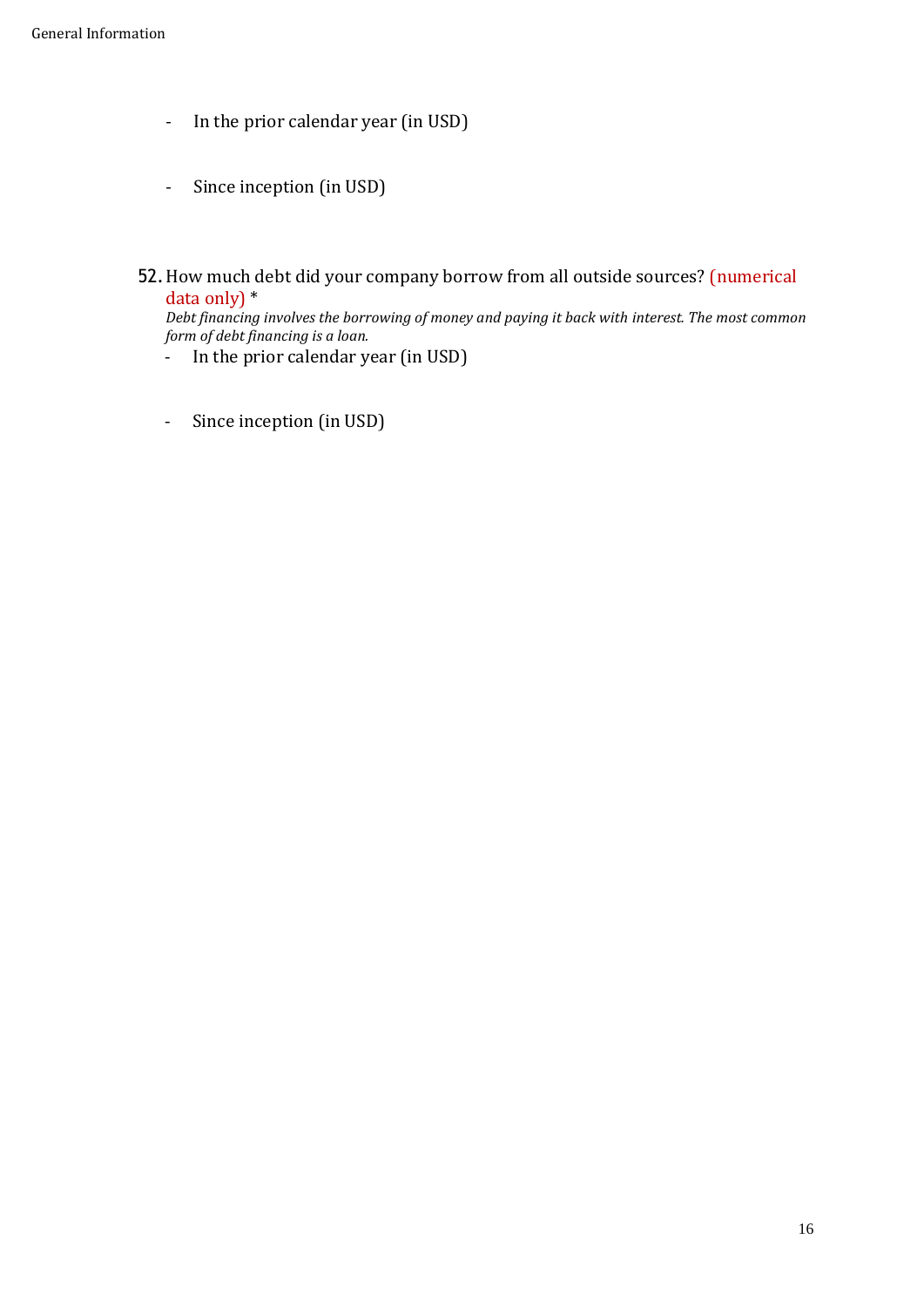# **STRATEGY & EXECUTION**

# <span id="page-16-0"></span>**Traction**

53.Do you have research/industry/business partners? If so, please list them and detail the nature of your relationship (e.g. co-developing a proof of concept, etc.).

Partner n°1 :

- Name

- Type of partnership

### Add another partner

54.Which key milestones have you reached to date? \* *Key development dates and events (product, market, revenue, team, clients). Ex :April 2021 : Functioning prototype released*

Milestone n°1:

- Date
- Description

### Add another milestone

### 55.What are your top 3 milestones for the next 12 months ? \*

*Key development dates and events (product, market, revenue, team, clients). Ex :April 2021 : Functioning prototype released*

Milestone n°1:

- Date
- Description

Add another milestone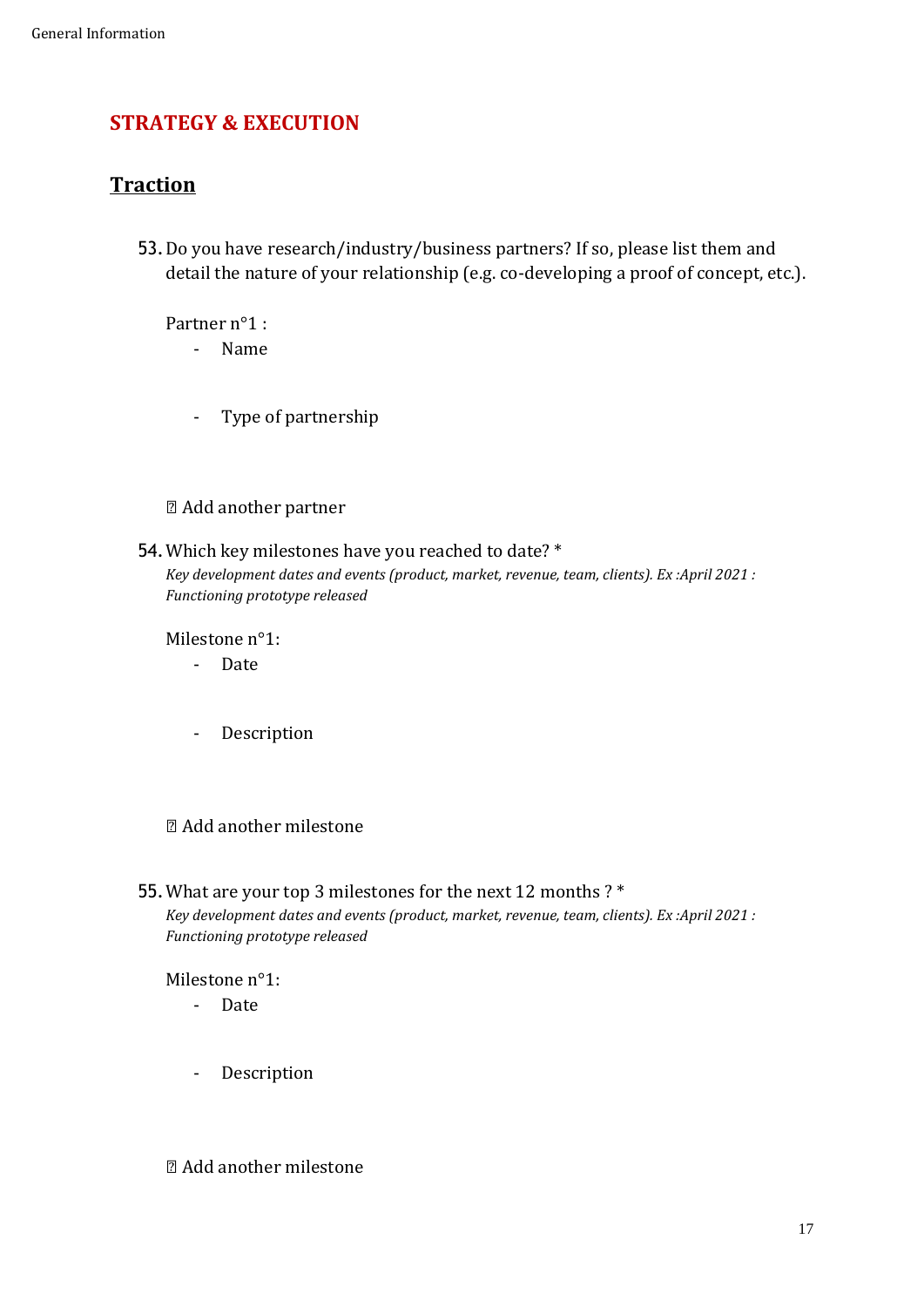56.Do you have any other traction indicators? Please list the most relevant ones below.

*Proof of popularity or acceptance of your project (awards, media coverage, proof of interest, etc.), academic references (scientific publications, thesis, published papers, etc.)*

- Traction 1
- Traction 2
- Traction 3

### <span id="page-17-0"></span>**Funding & Runway**

57.What is your monthly gross burn rate (USD) and how much runway in months do you have left? (numerical data only) \*

*We are trying to assess the amount of time your company has before it runs out of cash. Gross burn rate is the total amount of spending each month on average. Runway (in months) is cash on hand divided by monthly gross burn rate.*

*Ex: If you have \$500,000 in cash in the bank, and your monthly burn rate is \$50,000, you have a 10 month runway.*

- Monthly gross burn rate
- Runway (months)

#### 58.What is your net working capital? (numerical data only) \*

*We are trying to assess other current assets and current liabilities to gain an understanding of the liquidity status of the company. This helps us understand the near-term financial sustainability of the business.* 

*Current assets is made up of Cash-in-bank, Accounts receivable (money owed to the business), inventory (stock on hand). Current liabilities is made up of accounts payable (money owed to creditors by the business). Net working capital is Current Assets – Current Liabilities.* 

- Current assets

- Current liabilities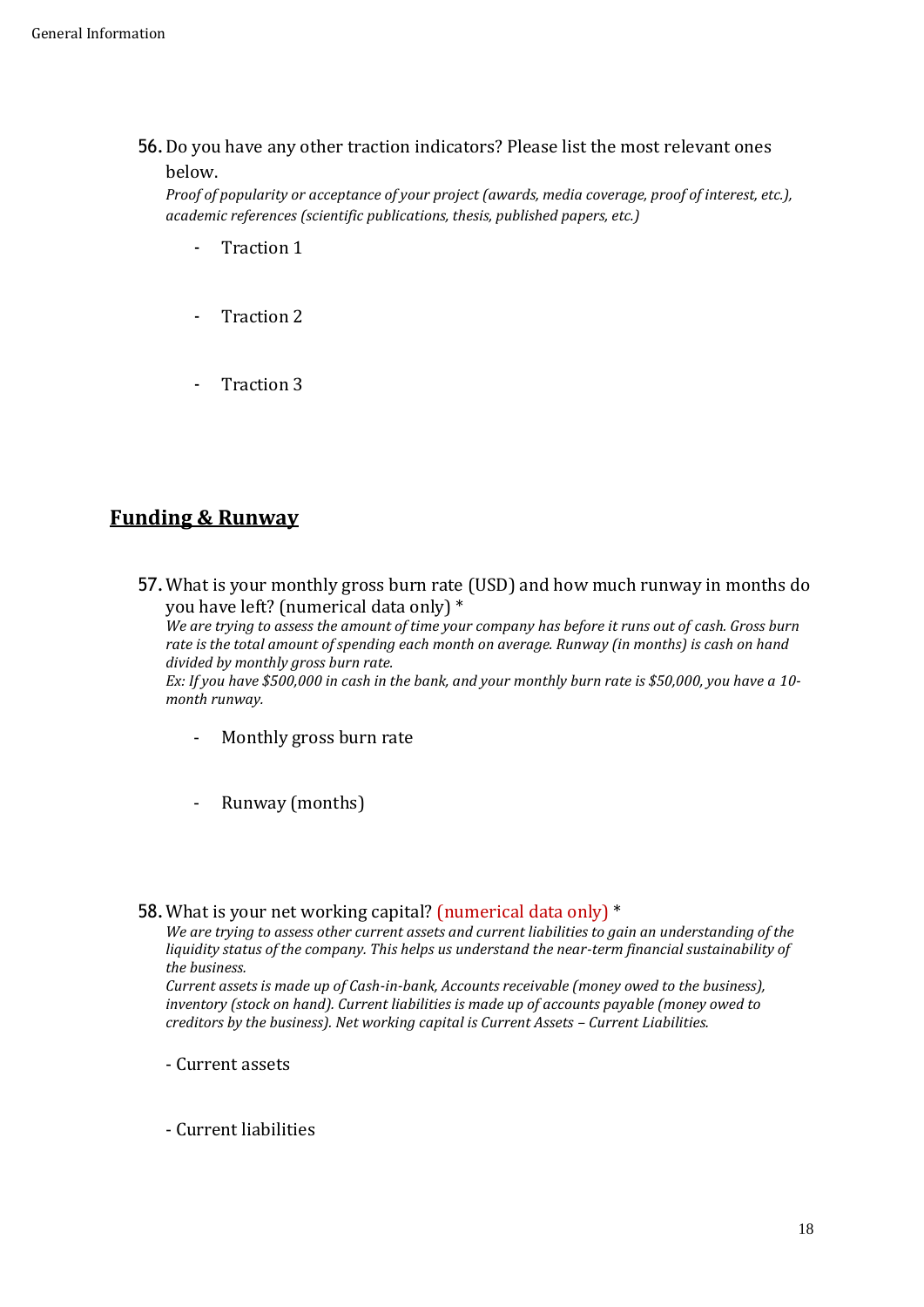- Net working capital
- 59.What was your last completed round of funding? \*
- No funding
- Pre-seed
- Seed
- Series A
- Series B
- Series C+
- 60.If you're not commercializing your product yet, how much more financing will you need to enter the market (in USD)? (500 characters) \*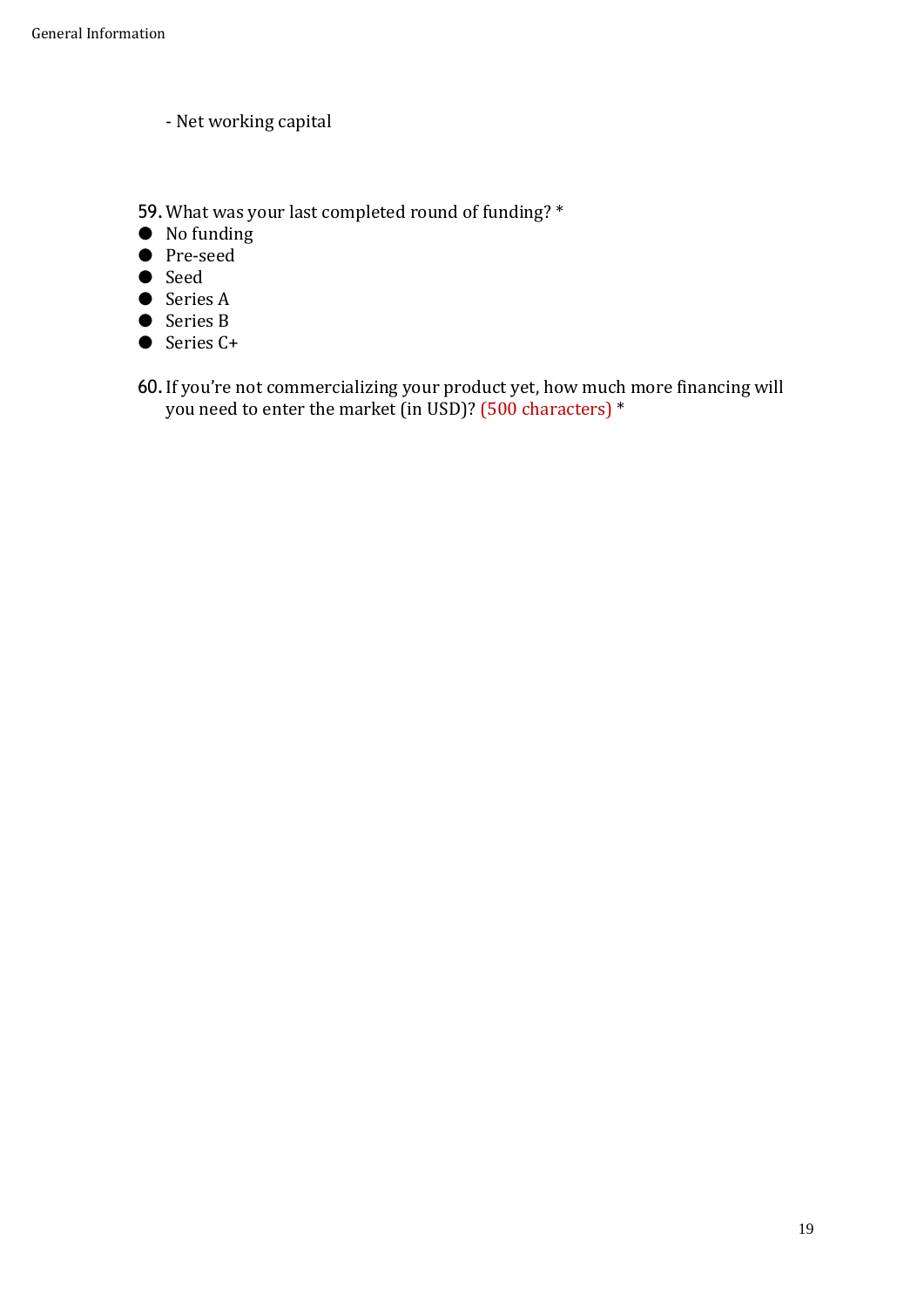# <span id="page-19-0"></span>**LEADERSHIP & TEAM**

- 61.Please explain why you and your team are uniquely qualified to solve this problem. (1000 characters) \*
	- *Some questions to bear in mind for this section:*
	- *- Who is the team composed of?*
	- *- What do they do and what are their qualifications?*
	- *- Is there currently a gap in your team? What is it and are you planning to recruit someone?*
	- *- How long have you been working together and how did the co-founders meet?*
- 62.Please list the name, gender, job title and LinkedIn profiles of the top three core members of your company's team. (1200 characters) \*

Team member n°1:

- First Name
- Middle Name
- Last Name
- Job Title
- LinkedIn Profile URL
- Founding Member (Yes/No)
- Preferred Pronouns

### Add a team member

- 63.Current number of full-time employees. (numerical data only) \* *Two part-time workers should be counted as one full-time worker for the purpose of this question. Please exclude founders and contract workers who are not on the company's official payroll.*
	- Total number of full-time employees
	- Total number of female full time employees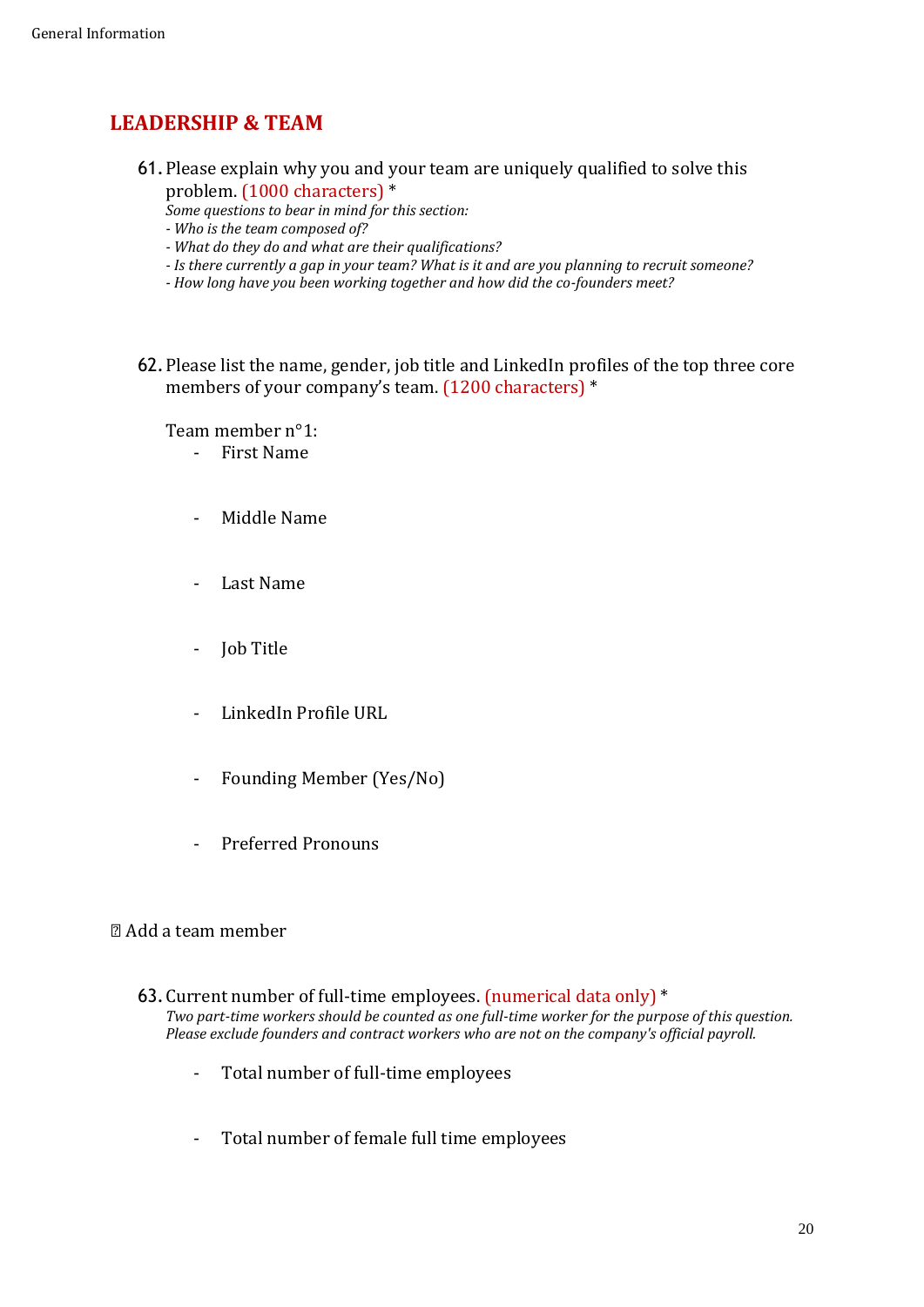64.What would being part of the Cartier Women's Initiative program mean for you and your company? (1000 characters) \*

*Some questions to bear in mind:*

*- What can being part of the Cartier Women's Initiative community bring to you personally and to your company?*

*- What can you contribute to the Cartier Women's Initiative community?*

65.Please list the top three most relevant entrepreneurship networks (incubators, accelerators, fellowships, entrepreneurship support programs, etc.) that you have participated in. (600 characters) \*

Program n°1:

- Name
- Website
- Year of participation

Add another program

### <span id="page-20-0"></span>**ATTACHMENTS**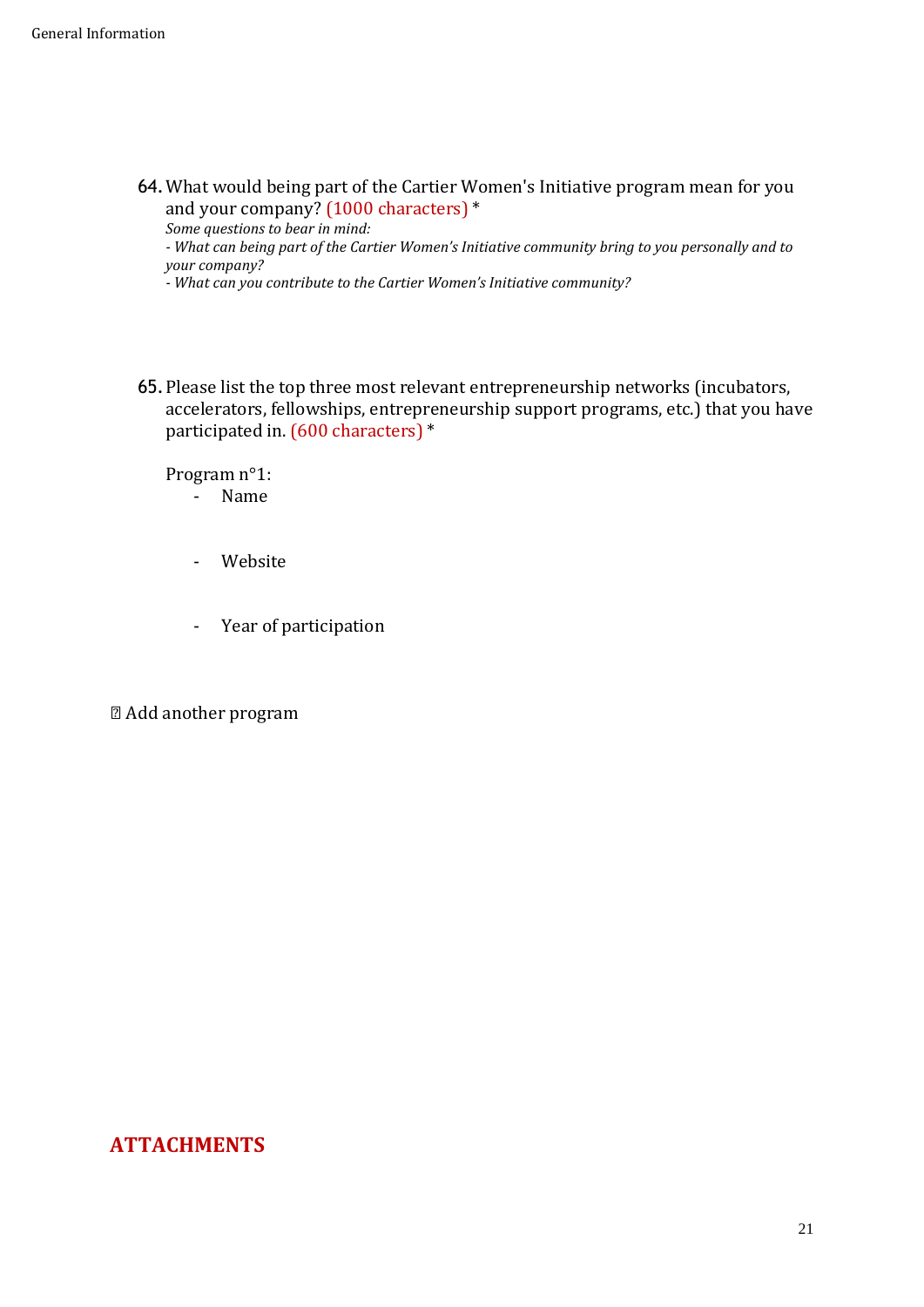*Formats accepted by Submittable are listed on the following [page.](https://submittable.help/en/articles/1711811-what-kinds-of-file-types-can-i-accept-in-my-form)*

### Mandatory :

- Your resume
- Your business registration document
- Your presentation deck: We would recommend that you refer to [these guidelines](https://www.sequoiacap.com/article/how-to-present-to-investors/) to create your deck. At the very least, please include a short description of each member of the management team. The deck should be no longer than 15 pages.
- Any relevant documentation if your company has been involved in any past or ongoing litigations. *If not, please disregard this question.*
- A 1-minute video of yourself in which you answer the following questions:
	- What is your motivation behind solving the problem that you have identified?
	- What is the impact you wish to create through your solution?
	- What do you wish to gain from/contribute to the Cartier Women's Initiative community?

Further instructions for video:

- Please make sure your video does not go over 1 minute.
- Videos recorded via a webcam/mobile camera are acceptable. Voice clarity is the most important feature we are looking for.

Optional :

- Your competitive landscape analysis: Please identify direct and indirect competitors and list their major strengths and weaknesses relative to your business.
- Your organization chart
- Your financial statements for the most recent financial year (unaudited acceptable) *– FY 2021 i.e. ending Dec 31 2021 or March 31 2022 based on fiscal year*
- Three additional attachments of your choice : image of product, brochure, press, articles, research, etc.
- If you have any academic references, please attach them.

*Other official and legal documents will be requested at a later stage if your business is preselected.*